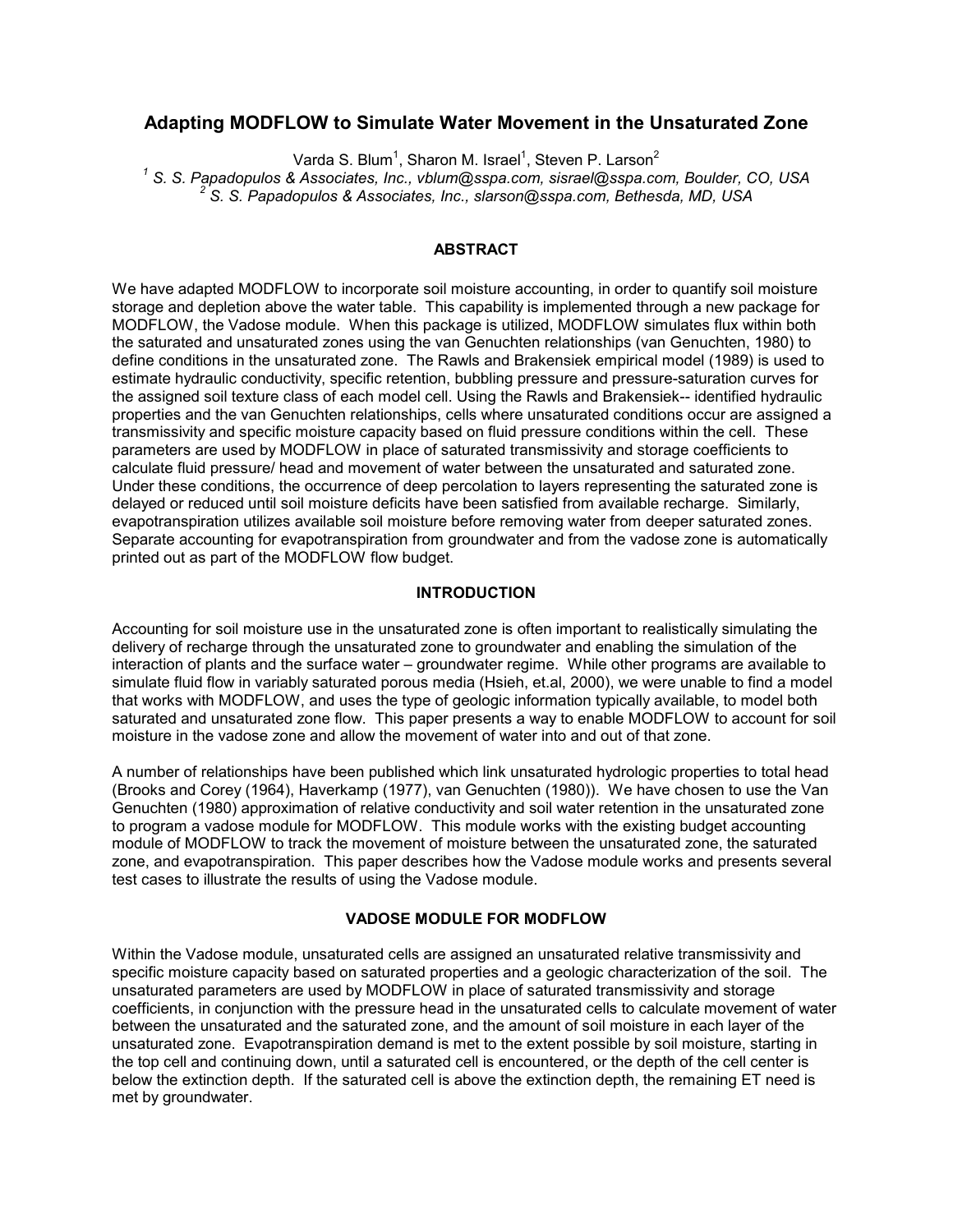### **Incorporation of the Vadose Module into MODFLOW**

The Vadose module is incorporated into MODFLOW in a manner identical to the existing MODFLOW modules; its use involves indicating in the MODFLOW basic package input IUNIT(35) which unit to find input on, creation of one input file for the module, and running of the standard MODFLOW model which has been compiled with the Vadose module and a version of the MODFLOW main incorporating minor changes to call the Vadose module's subroutines. No changes are required to any other existing MODFLOW modules.

## **Input for the Vadose Module**

The Vadose module input consists of: factors to convert centimeters and hours to model units, minimum soil pressure to which the plants can extract moisture, and the elevation of the top of layer one. For each layer, additional data required includes arrays of percent clay, percent sand, porosity, ratio of vertical to horizontal conductivity, either the elevation of the bottom of the layer or the layer thickness, and the initial soil moisture of that layer.

### **Initial Calculations**

 $\left[\frac{1}{1+(\alpha\psi)^n}\right]^n =$  $z$  = elevation head, and  $SE$  = effective saturation  $\psi$  = pressure head =  $h$ -z,  $h$  = total hydraulic head,  $y_b =$  bubbling pressure  $\lambda$  = pore size distribution index,  $m = \text{constant} = 1 - \frac{1}{\lambda + 1}$  $n =$  constant =  $\lambda + 1$ ,  $\alpha$  = constant =  $y_b - 1$ ,  $\phi$  = porosity,  $\theta =$  water content,  $\theta_{\rm r}$  = residual water content, Van Genuchten Equation to calculate effective saturation [Equation 1a]  $\left[-\frac{\theta_r}{-\theta_r} = \frac{1}{1 + (\alpha \psi)^n}\right]$  = SE *m*  $\left[1 + (\alpha \psi)^n\right]$  $\left| \frac{r}{r} \right| = \frac{1}{1}$ , 1  $\phi - \theta_r \quad | \quad 1 + (\alpha \psi$  $\theta-\theta$ 

Van Genuchten Equation to calculate total head [Equation 1b]

$$
h = -\left[\frac{1}{SE^{\frac{1}{m}}} - 1\right]^{\frac{1}{n}} + z
$$

 $m =$  constant,  $n =$  constant, and  $z =$  elevation head where  $h =$  total hydraulic head,  $SE =$  effective saturation,

At the beginning of the simulation, the Vadose module uses the van Genuchten (1980) soil water retention and hydraulic conductivity functions, (Equations 1a, 1b and 2) to estimate partially saturated hydraulic conductivity and the effective saturation for the initial head and capillary pressure distribution. The van Genuchten equations require input parameters alpha , 'n', and 'm', which are based on soil properties. In this module if alpha, n, and m, are known, they can be specified. If they are not known, they are calculated by using the equations of Rawls and Brakensiek (1989).

The Rawls and Brakensiek (1989) regression equations shown on Table 1 were developed by statistically correlating soils of known textures to soil-moisture curves as defined by the van Genuchten (1980) and Brooks-Corey (1964) models. These regression equations are used in this module to calculate bubbling pressure, Brooks-Corey pore size distribution index, Brooks-Corey residual water content,

Van Genuchten approximation of relative hydraulic conductivity [Equation 2]

$$
\frac{K(\theta)}{K_{sat}} = \left(\frac{\theta - \theta_r}{\phi - \theta_r}\right)^{1/2} \left[1 - \left(1 - \left(\frac{\theta - \theta_r}{\phi - \theta_r}\right)^{1/2}\right)^{m}\right]
$$

where  $K(\theta )$  = relative hydraulic conductivity,  $\phi$  = porosity,  $\alpha$  = constant,  $n$  = constant,  $m$  = constant  $\theta$  = water content,  $\theta_r$  = residual water content,  $K_{\rm \scriptscriptstyle sat}$  = saturated hydraulic conductivity,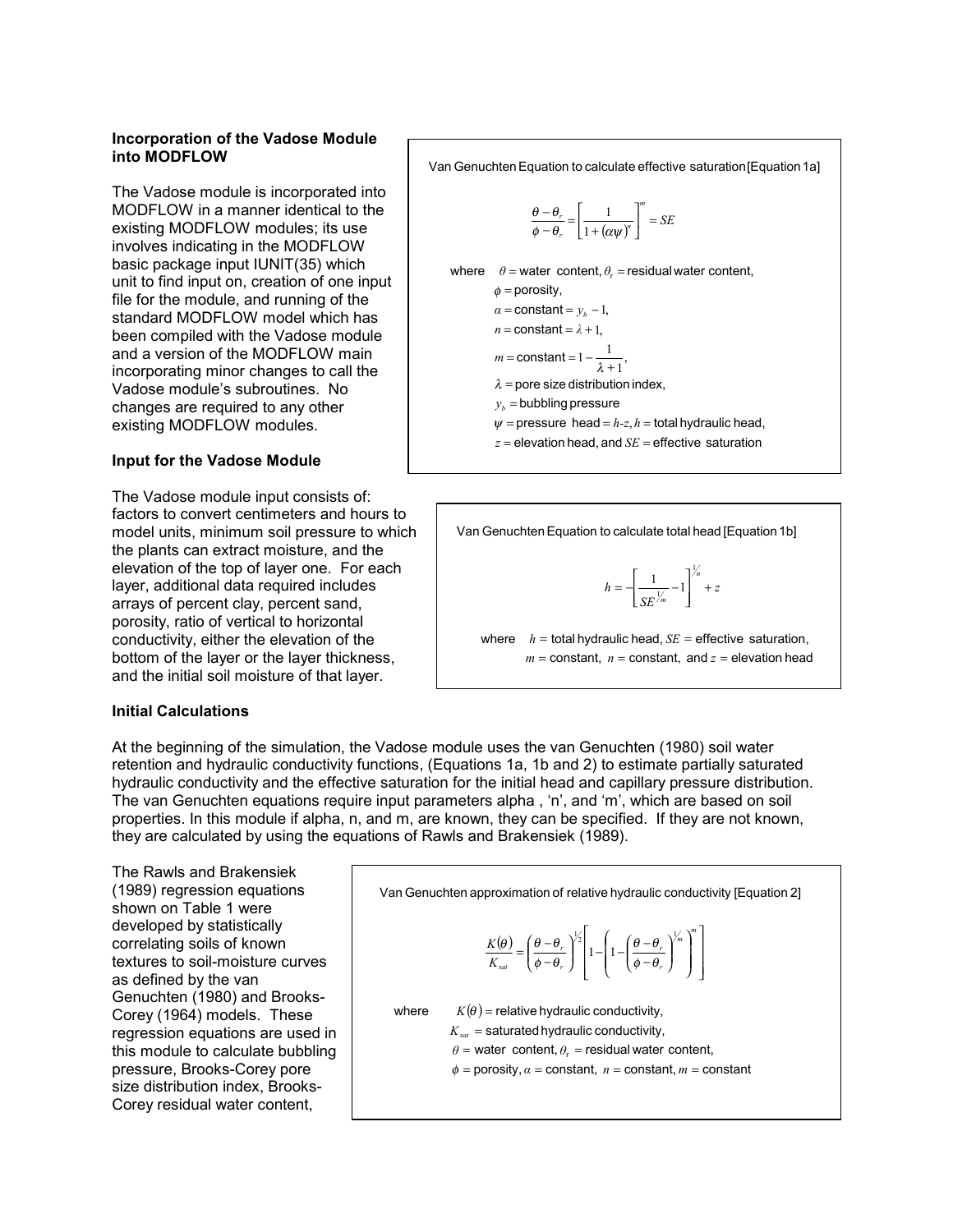and saturated hydraulic conductivity to estimate input parameters alpha, 'n', and 'm' for the van Genuchten functions.

The calculated saturated transmissivity is used in the model whenever a cell becomes saturated. The program also calculates initial vertical transmissivity using the harmonic mean of calculated saturated transmissivities. Based on the van Genuchten approximation of effective saturation [Equation 1a], the program uses the initial soil moisture to calculate initial head values [Equation 1b] for unsaturated layers.

|         | Table 1: Rawls and Brakensiek (1989) Regression Equations                                                |
|---------|----------------------------------------------------------------------------------------------------------|
| $y_h =$ | $\exp$ (5.3396738 + 0.1845038*PC-2.48394546* $\phi$ – 0.00213853*PC <sup>2</sup> -0.04356349*            |
|         | $PS^*\phi - 0.61745089^*PC^*\phi + 0.00143598^*PS^{2*}\phi^2 - 0.00855375^*PC^{2*}\phi^2 - 0.00001282^*$ |
|         | $PS^{2*}PC + 0.00895359*PC^{2*}\phi - 0.00072472*PS^{2*}\phi + 0.0000054*PC^{2*}PS +$                    |
|         | $0.50028060*_{\phi}^{2*}PC$                                                                              |
|         | $\lambda = \exp(-0.7842831 + 0.0177544 * PS-1.062498 * \phi - 0.00005304 * PS^2 - 0.00273493 * PC^2 +$   |
|         | 1.11134946* $\phi^2$ -0.03088295* $PS^*\phi$ + 0.00026587* $PS^{2*}\phi^2$ -0.00610522* $PC^{2*}$        |
|         | $\phi^2$ -0.00000235*PS <sup>2*</sup> PC + 0.00798746*PC <sup>2*</sup> $\phi$ )                          |
|         | $\theta_r = -0.0182482 + 0.00087269*PS + 0.00513488*PC + 0.02939286* \phi - 0.00015395*PC^2$             |
|         | $0.0010827*PS* \phi - 0.00018233* PC^{2*} \phi^2 + 0.00030703* PC^{2*} \phi - 0.0023584* \phi^{2*} PC$   |
|         | $K_{sat}$ = exp (19.52348* $\phi$ – 8.96847-0.028212*PC + 0.00018107*PS -0.0094125*PC <sup>2</sup> –     |
|         | $8.395215*\phi^2 + 0.077718*PS*\phi - 0.00298*PS^{2*}\phi^2 - 0.019492*PC^{2*}\phi^2 +$                  |
|         | $0.0000173*PS^2*PC + 0.02733*PC^2*\phi + 0.001434*PS^2*\phi - 0.0000035*PC^2*PS$                         |
|         | where $y_h$ = bubbling pressure (cm)                                                                     |
|         | $\lambda$ = pore size distribution index                                                                 |
|         | $\theta_{r}$ = residual moisture content                                                                 |
|         | $PC =$ percent clay                                                                                      |
|         | $PS = percent$ sand                                                                                      |
|         | $\phi$ = porosity                                                                                        |

## **Calculations for Each Time Step**

For each time step, for all cells, the program calculates effective saturation based on heads from the previous time step. To determine the amount of soil moisture used from each unsaturated layer to satisfy evapotranspiration demand, the program uses the specified maximum evapotranspiration rate specified in the evapotranspiration package for that time step, the specified extinction depth, the calculated effective saturation, and the specified minimum pressure to which plants can remove soil moisture. Evapotranspiration demand is met to the extent possible by soil moisture, starting in the top cell and continuing down, until a saturated cell is encountered, or the depth of the cell center is below the extinction depth. If the saturated cell is above the extinction depth, the remaining evapotranspiration need is met by groundwater.

After soil moisture has been removed to satisfy evapotranspiration needs, the program recalculates effective saturation in each layer. The value of remaining soil moisture is used to calculate new values of head in unsaturated layers. Van Genuchten equations 1 and 2 are then used to calculate the relative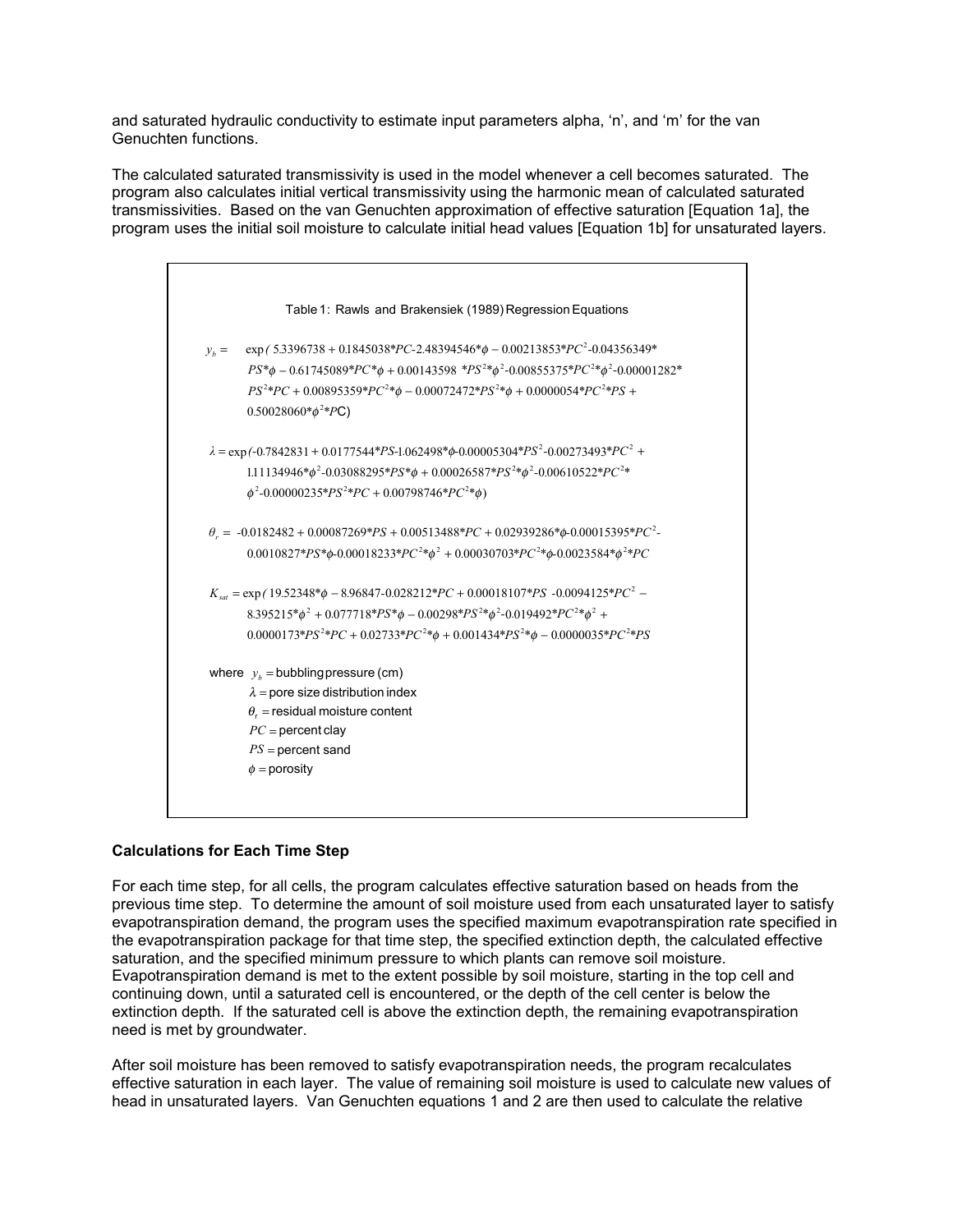transmissivity of the unsaturated layers and their specific moisture capacity, and the change in moisture for the calculated change in head. The unsaturated transmissivity is also used to calculate VCONT and branch conductances for the unsaturated zone cells. These values of branch conductances and VCONT are used within MODFLOW in a manner identical to the manner in which saturated transmissivity is used to calculate flow. Finally, the Vadose module calculates a volumetric budget for evapotranspiration from groundwater and from the vadose zone.

## **MODEL TEST CASES**

Several simple test cases have been run to illustrate the workings of the Vadose module. The first series of test cases models a system with no evapotranspiration. They are designed to demonstrate how the Vadose module simulates the movement of the wetting front. The second type of test case includes evapotranspiration with no recharge and demonstrates the model's simulation of the interaction of plants with the unsaturated zone.

### **Setup of Series 1 Test Cases – Recharge Only – No Evapotranspiration**

The first series of test cases developed and presented here illustrate the capability of the Vadose module to simulate the movement of

a wetting front in the vadose zone under constant recharge conditions. The framework of the test case is a homogenous grid consisting of nine 5-foot thick layers, each 5 X 5 cells. The grid begins with 50% saturation in the top six layers and maintains 100% saturation in the bottom three, thereby simulating an unsaturated zone underlain by a constant water table. The starting head in all cells is 20 feet.

Saturated hydraulic properties and van Genuchten parameters were calculated using the Rawls and Brakensiek equations and the van Genuchten approximations based on model geology composed of 5% clay and 79% sand. The porosity was set at 0.435 and the specific yield to 0.00010. The ratio of







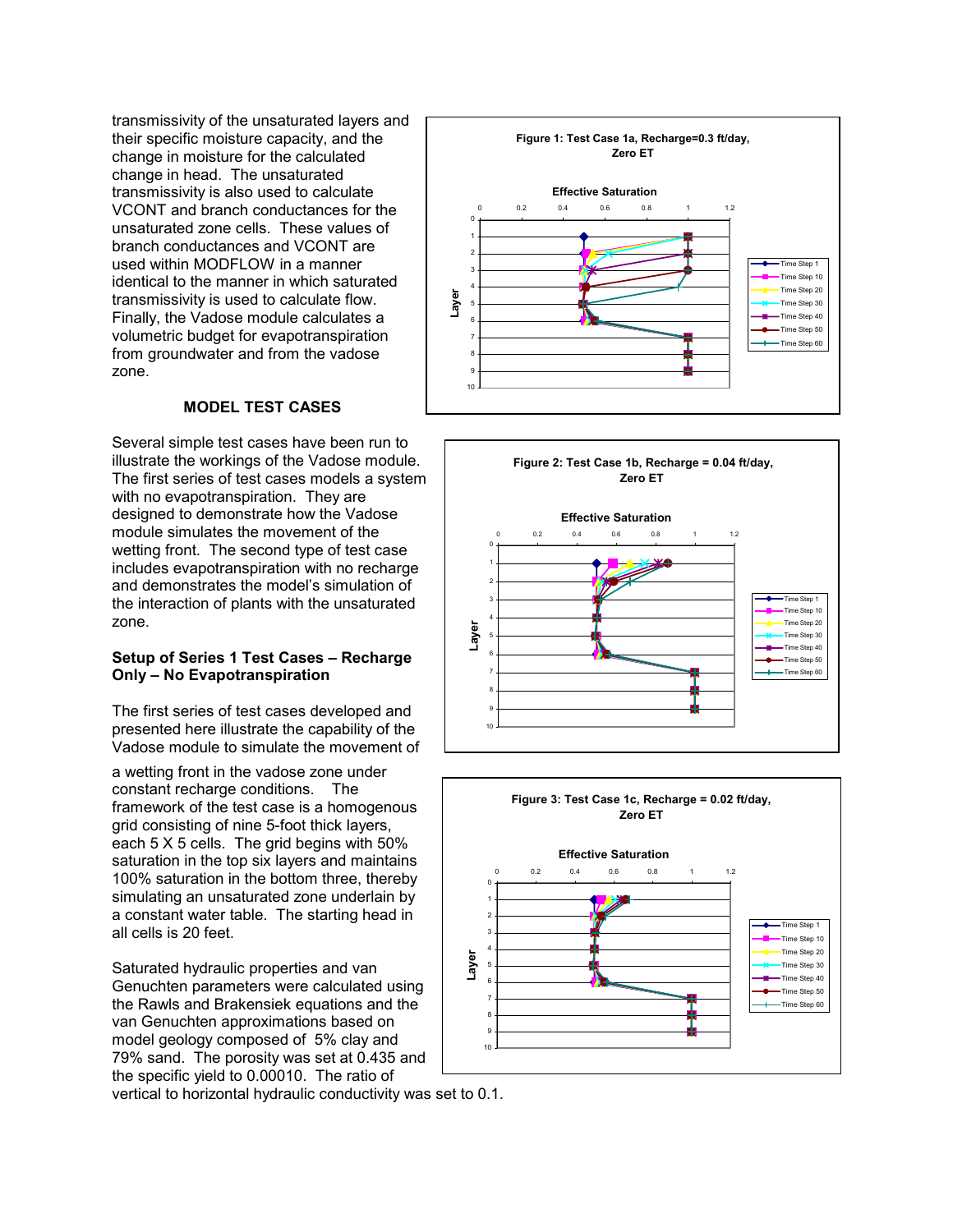These illustrative cases were run as transient simulations with one 30-day stress period broken up into 60 equal time steps. The grid was subjected to constant recharge in the top layer and no evapotranspiration. In test cases 1a, 1b, and 1c, recharge was set to 0.3 ft/day, 0.04 ft/day, and 0.02 ft/day, respectively.

## **Results of Series 1 Test Cases**

As expected, the model results, shown in Figures 1-3, illustrate a wetting front moving through the vadose zone above a water table. Test Case 1a, illustrated in Figure 1, was run with a recharge rate of 0.3 ft/day. This saturated the top layer of the model by the  $10<sup>th</sup>$  time step, and this saturated front moved progressively toward the water table, as expected. Similar results are shown for lower recharge rates in Test Cases 1b and 1c. Neither of these cases reached 100% saturation, but the motion of the unsaturated "front" can be seen in Figures 2 and 3.

### **Setup of Test Case 2 – Evapotranspiration Only**

The second series of test cases developed and presented here illustrate the capabilities of the Vadose module to represent evapotranspiration (ET). The grid is identical to the one used for the first series of test cases. In Test Case 2, moisture is allowed to be withdrawn from the unsaturated zone to satisfy ET demands. In each time step, soil moisture is extracted to a minimum pressure of 0.5 milliPascals. This illustrative case was also run as a transient simulation with one 30 day stress period, divided into 60 equal time steps.

### **Results of Test Case 2**

As shown in Figures 4 and 5, the soil moisture in the top layers of Test Case 2 decreases as ET extracts moisture from the unsaturated zone. It can be seen in Figure 4 that once the moisture has been depleted from Layer 1, the model looks to Layer 2 to satisfy ET demand, and so on. This illustrates the module's ability to model the physical relationship between ET demand and the unsaturated zone. Another feature of the module is the capability to show information on the volume and rate of ET in the overall model budget. Over time, the model looks deeper for soil moisture to satisfy ET (Figure 5), and the budget (Table 2) reflects the amount of water removed to satisfy that demand as well as the ET rate for the time step.

### **CONCLUSIONS**

Review of the results from the model test cases indicate that this method of simulating movement of soil moisture through the unsaturated zone does behave as one would expect. With the addition of recharge





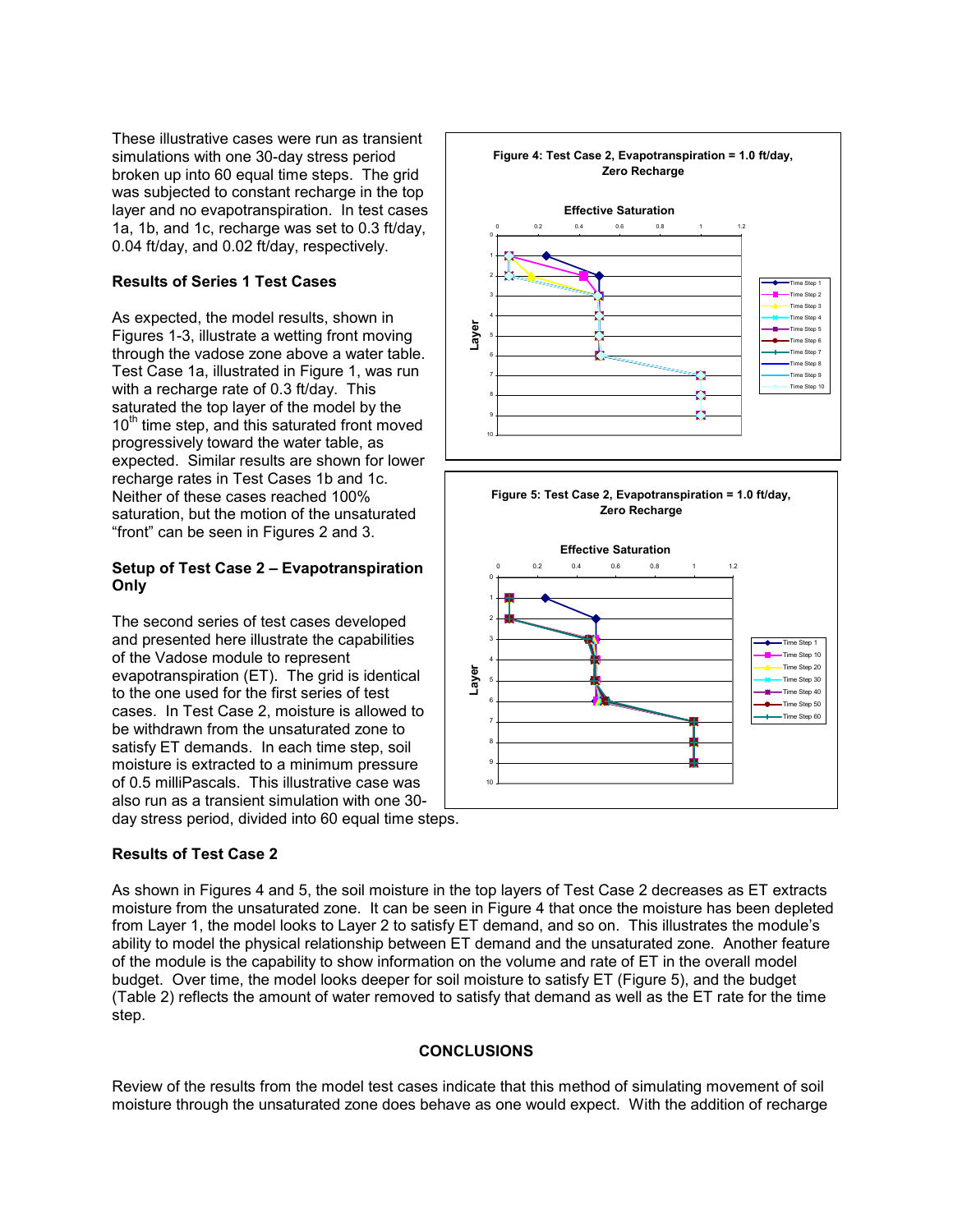| <b>TABLE 2</b>              |                         |                                                                              |        |  |  |
|-----------------------------|-------------------------|------------------------------------------------------------------------------|--------|--|--|
|                             |                         | VOLUMETRIC BUDGET FOR ENTIRE MODEL AT END OF TIME STEP 60 IN STRESS PERIOD 1 |        |  |  |
|                             |                         | CUMULATIVE VOLUMES L**3 RATES FOR THIS TIME STEP L**3/T                      |        |  |  |
| IN:                         |                         | IN:                                                                          |        |  |  |
|                             |                         | $STORAGE =$ 81.0329 STORAGE = 2.9592                                         |        |  |  |
|                             |                         | $CONFTANT HED = 0.0000$ CONSTANT HEAD = 0.0000                               |        |  |  |
| ET FROM GRNDWATR $=$        |                         | $0.0000$ ET FROM GRNDWATR =                                                  | 0.0000 |  |  |
| ET FROM SOIL MOI =          |                         | 0.0000 ET FROM SOIL MOI = 0.0000                                             |        |  |  |
|                             |                         | STORAGE/SOIL MOI = 1068.3367 STORAGE/SOIL MOI = 7.2020E-05                   |        |  |  |
|                             | $RECHARGE =$ 0.0000     | $RECHARGE =$ 0.0000                                                          |        |  |  |
|                             | TOTAL IN = 1149.3695    | $TOTAL IN = 2.9593$                                                          |        |  |  |
| OUT:                        |                         | OUT:                                                                         |        |  |  |
|                             |                         |                                                                              |        |  |  |
|                             |                         | $STORAGE =$ 80.2169 STORAGE = 2.9377                                         |        |  |  |
| $CONSTANT HEAD =$           | 0.0000                  | $CONSTANT HEAD = 0.0000$                                                     |        |  |  |
| ET FROM GRNDWATR $=$        |                         | $0.0000$ ET FROM GRNDWATR =                                                  | 0.0000 |  |  |
|                             |                         | ET FROM SOIL MOI = 1068.3367 ET FROM SOIL MOI = 7.2020E-05                   |        |  |  |
| $STORAGE/SOIL MOI = 0.0000$ |                         | $STORAGE/SOLL MOI = 0.0000$                                                  |        |  |  |
| $RECHARGE =$ 0.0000         |                         | $RECHARGE =$ 0.0000                                                          |        |  |  |
|                             | $TOTAL OUT = 1148.5536$ | $TOTAL OUT = 2.9378$                                                         |        |  |  |
|                             |                         | $IN - OUT =$ 0.8159 $IN - OUT =$ 2.1476E-02                                  |        |  |  |
|                             |                         | PERCENT DISCREPANCY = 0.07 PERCENT DISCREPANCY = 0.73                        |        |  |  |

to a partially unsaturated profile, the position of the wetting front can be seen to progress in a predictable fashion through the unsaturated zone. Further work remains to be done comparing the solutions from our simple test problems simulating the movement of the wetting front to available analytical solutions. Test cases also demonstrate both that soil moisture deficits in the unsaturated zone are met before the saturated zone begins receiving recharge and evapotranspiration needs are met from soil moisture before using groundwater. Tests run using this code and larger models (not presented here) indicate that the time necessary to run this module is not prohibitive. Further planned refinements to the module include simulation of the root zone evapotranspiration more explicitly through the use of more information about the type of vegetation present in the model area and the simulation of the changing ability of roots to extract moisture with increasing depth.

#### **REFERENCES**

- Brooks, R.H., and A.T. Corey, 1964. Hydraulic properties of porous media: Fort Collins, Colorado State University Hydrology Paper no. 3.
- Harbaugh, A.W. and M.G. McDonald, 1996. MODFLOW-96, an update to the U.S. Geological Survey modular finite-difference ground-water flow model. USGS Open-File Report 96-485.
- Haverkamp, R., Vauclin, M., Touma, J., Wierenga, P.J., and G. Vachaud, 1977. A comparison of numerical simulation models for one-dimensional infiltration. Soil Science Society of America Journal, 41, 285-294.
- Hsieh, P.A., Wingle, W., and R.W. Healy, 2000. VS2DI A graphical software package for simulating fluid flow and solute or energy transport in variably saturated porous media, WRI 99-4130.
- Rawls, W.J, and D.L. Brakensiek, 1989. Estimation of soil water retention and hydraulic properties, in unsaturated flow, in Hydrologic Modeling, Theory and Practice, edited by H.J. Morel-Seytoux.
- van Genuchten, M. Th., 1980. A closed-form equation for predicting the hydraulic conductivity of unsaturated soils, Soil Science Society of America Journal, 44, 892-898.